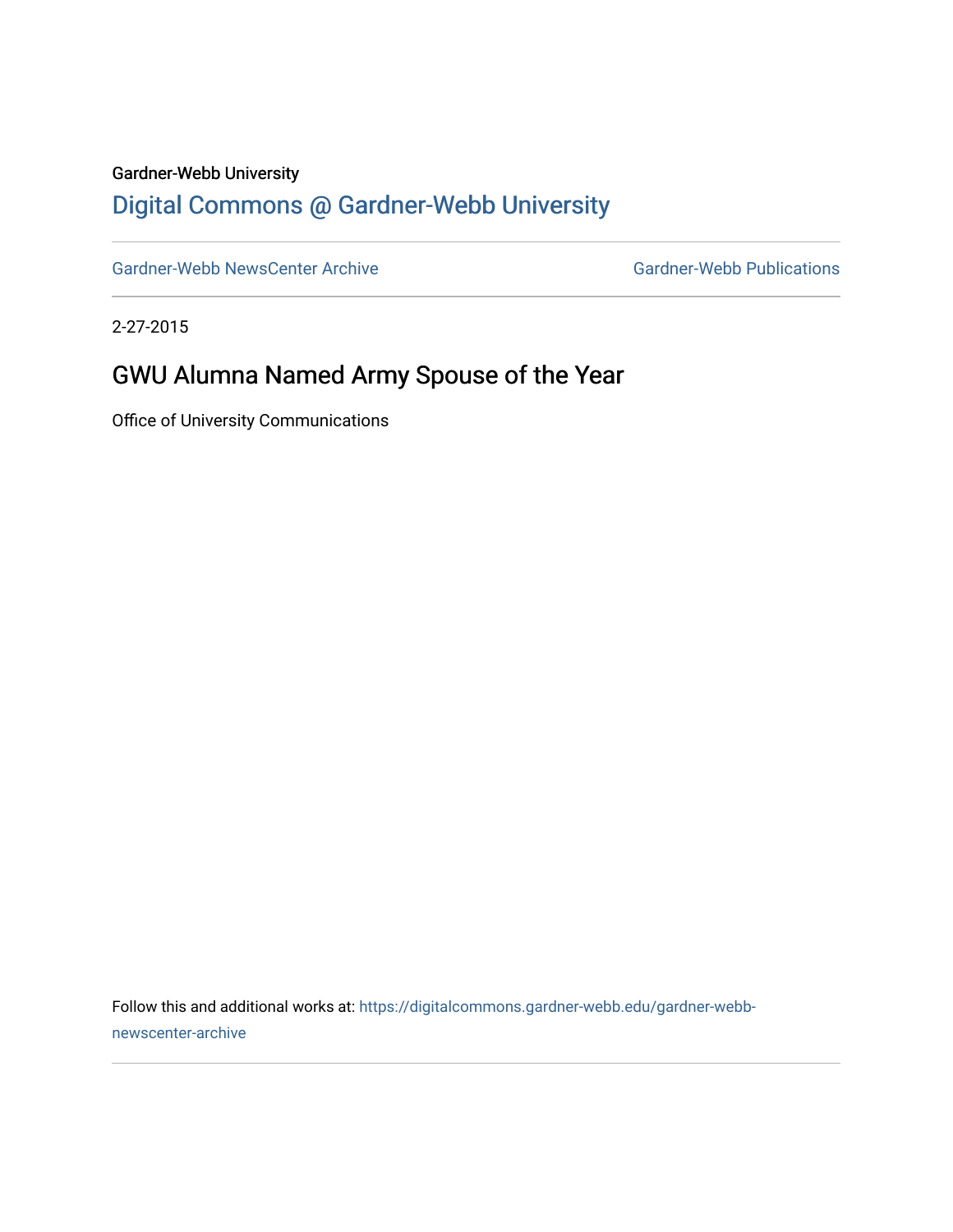# **GWU Alumna Named Army Spouse of the Year**

**webpublish.gardner-webb.edu**[/newscenter/gwu-alumna-named-army-spouse-of-the-year/](https://webpublish.gardner-webb.edu/newscenter/gwu-alumna-named-army-spouse-of-the-year/)

Office of University Communications

February 27, 2015

#### *Corie Weathers ('99) a Finalist for National Armed Forces Insurance Military Spouse of the Year Award*

BOILING SPRINGS, N.C. – A Gardner-Webb University graduate has been named Armed Forces Insurance (AFI) 2015 Army Spouse of the Year. Corie Weathers was recently named the branch winner for the Army, and is a finalist for the overall National AFI Military Spouse of the Year, to be announced in May.

Weathers and her husband, Matthew Weathers, a U.S. Army Chaplain currently stationed at Fort Gordon in Augusta, Ga., met at Gardner-Webb. She earned a degree in counseling from GWU in 1999 and now uses her professional skills to help military families, particularly soldiers who are struggling with Post-Traumatic Stress Disorder (PTSD). Now married for over 11 years, Weathers still remembers how difficult life became after Matthew's first deployment.

"My husband came home changed," Weathers recalled. "I was different, he was different, and we had to struggle through re-integration just like any other military family. I remember he had made this big batch of blueberry pancakes and he was so excited and I came downstairs and had to tell him that our son doesn't like blueberry pancakes anymore."

Those struggles, which they knew were so common among military families, prompted the couple to launch provided marriage retreats and online marriage-strengthening curriculum. "Our passion has always been to strengthen military marriages through marriage retreats, teaching, and events," Weathers shared. "We developed a website called Insight Care and Connection that provides free marriage material that we have professionally created and collected, blogs for soldiers and spouses, and vetted organizations that are readily available to serve them." They also co-wrote curriculum that

couples can work through together even if separated by the distance of a deployment.

Since arriving at Fort Gordon, Weathers has also encountered a variety of concerning issues faced by teens. "In order to deal with the growing trends and stress of bullying, cyber-bullying, cutting or self-harm, promiscuous behavior, and self-esteem, I created a successful outpatient program for teen girls that includes individual therapy, family therapy, and group therapy," she reflected. "As a military spouse that frequently moves, I